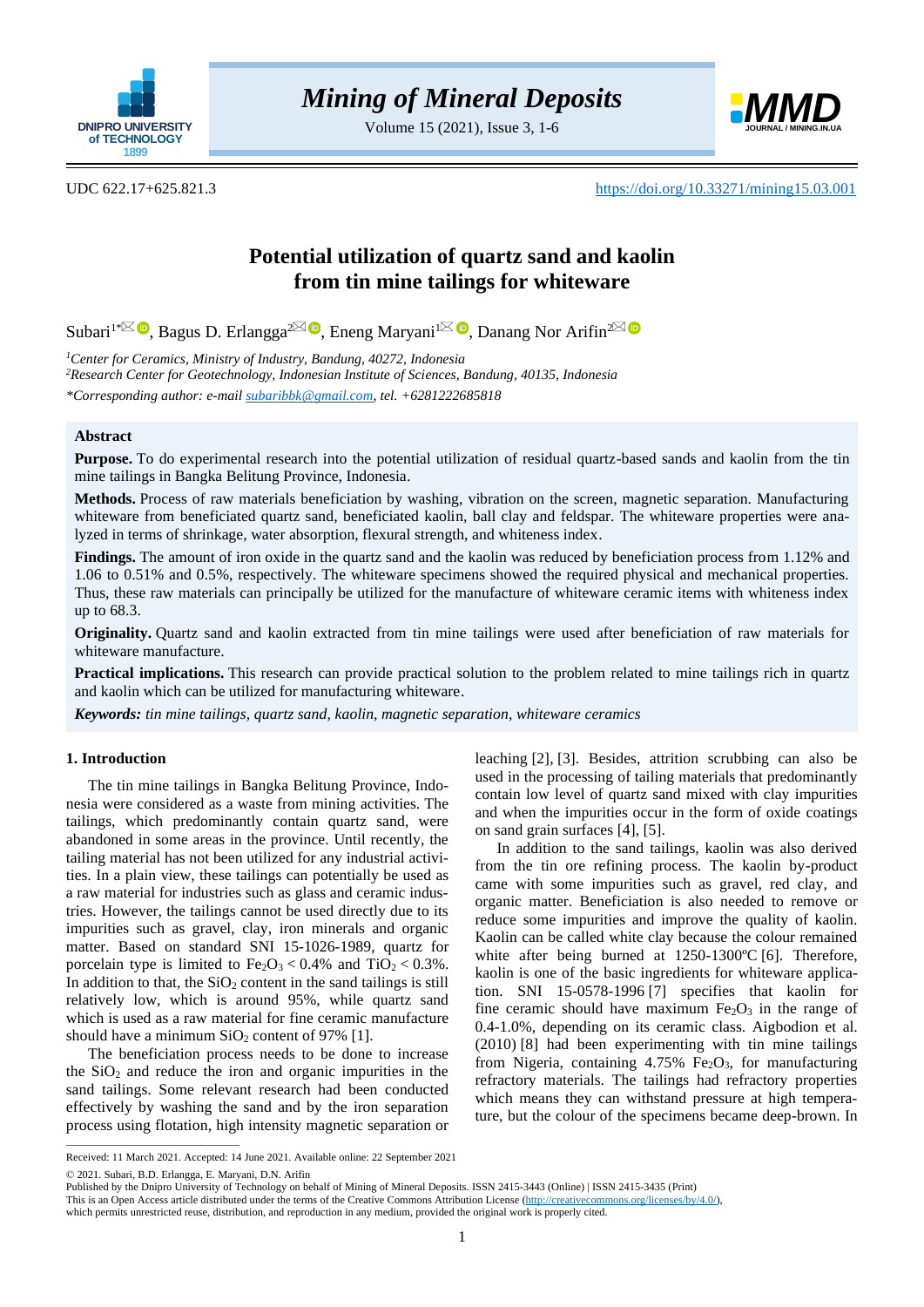this study, the quartz sand and the kaolin derived from tin mine tailings will undergo beneficiation process and be applied as raw material for manufacturing whiteware ceramics.

In the manufacture of whiteware bodies, there are four main raw materials that need to be prepared. Those are quartz sand, kaolin, ball clay and feldspar. Each of those materials has an important role; quartz sand is used as a building block for the body, kaolin and ball clay serve as plastic components or binder which increase green strength, while feldspar as a fluxing agent [\[9\].](#page-4-8) The purpose of this research is to carry out beneficiation of tailing materials, predominantly quartz sand and kaolin from the area of Bangka Belitung Province, with the ultimate aim of applying them as raw materials for producing whiteware ceramics.

#### **2. Materials and methods**

The samples of quartz sand and kaolin were collected from a tailing disposal area of PT. Timah, a tin mining company, in the region of Tempilang, West Bangka District, Bangka Belitung Province, Indonesia. The quartz sand and the kaolin, in the form of loose particles, were sampled with coning and quartering method to obtain the representative sample. The ball clay and feldspar, the additional raw materials for whiteware, derived from the local area product, have iron content of, 0.97 and 1.24%, respectively.

## **2.1. Beneficiation of the quartz sand and the kaolin**

The aim of the beneficiation of quartz sand is to reduce the content of unwanted components, such as ferric, aluminum and titanium oxides, which have adverse effect on manufacturing conventional ceramics. Firstly, the sand sample was washed with water to remove some clay impurities. Washing was conducted by stirring the sample manually in the water with sand and water volume ratio 1:1, and then screening. After the sample became slurry, it was screened with a vibrating screen apparatus with 60 mesh or 0.25 mm sieve to remove coarser fraction (grains size > 0.25 mm). Furthermore, the mass of quartz sludge (60-mesh sieve undersize) was screened using a 200-mesh sieve, where the material passed through the sieve was considered as clay material. In order to reduce the iron mineral content from the sand, the dried sand sample (200-mesh oversize) was treated by means of dry magnetic separation using a magnetic ferro filter device.

The magnetic ferro filter (MMF) device employed 20000 gauss magnetic field to process the sample in the form of slurry with dried sample and water volume ratio 1:2. The magnetic component in the sample is attracted by strong magnetic force and remains in the MFF. The non-magnetic component sample will circulate through the device (Fig. 1).

The kaolin beneficiation process was the same as the treatment of sand tailings samples, but the kaolin was derived from the 200-mesh undersize. The sand and kaolin sample (before and after beneficiation process) were analyzed by standard chemical analysis of their oxide contents with the standard of chemical analysis to determine the oxide contents (SNI 0449:2010) [\[10\].](#page-4-9) The method comprises atomic absorption spectroscopy (AAS) to determine the reduction of iron content, gravimetry for measuring  $SiO<sub>2</sub>$  content, titration for determining  $Al_2O_3$  and spectrophotometry for  $TiO_2$ content. Besides, X-ray diffraction (XRD) was carried out to reveal the mineral contents. Ultimately, scanning electron microscopy (SEM) was used to analyze the morphological structure in the quartz sand to identify clay and organic matter.

(a)





*Figure 1. A photograph of magnetic ferro filter device (a) and its flow charts (b)*

#### **2.2. Experiment on fabricating whiteware ceramics**

The experiment utilized the beneficiated quartz sand and kaolin with additional feldspar and clay from the local area. The composition of the ceramic body was designed with reference to previous studies, where 50% clay (consisting of kaolin and ball clay), 25% feldspar and 25% quartz sand were used as raw materials [\[11\].](#page-4-10) The composition was varied into three different ratios of raw material components shown in Table 1. Quartz sand and feldspar were inversely calculated, while kaolin and ball clay remained in amount as fixed variables.

*Table 1. Experimental composition for whiteware*

| Materials                          | $wt$ % | Composition 1 Composition 2 Composition 3<br>$wt$ % | $wt$ % |
|------------------------------------|--------|-----------------------------------------------------|--------|
| <b>Beneficiated</b><br>quartz sand | 25     | 20                                                  | 15     |
| <b>Beneficiated</b><br>kaolin      | 35     | 35                                                  | 35     |
| Ball clay                          | 20     | 20                                                  | 20     |
| Feldspar                           |        | 25                                                  |        |

The process of fabricating whiteware specimens was began with preparing 2000 grams of materials in accordance with each composition shown in the Table 1. The dry ingredients were mixed and an appropriate amount of water was slowly added to bind them together until the mixture became workable. The mixture was shaped on a plaster mold of  $100\times15\times10$  mm dimension with a solid-casting system. The specimens were dried at 110ºC for 24 h to evaporate the moisture. Ultimately, the specimens were heated in an elec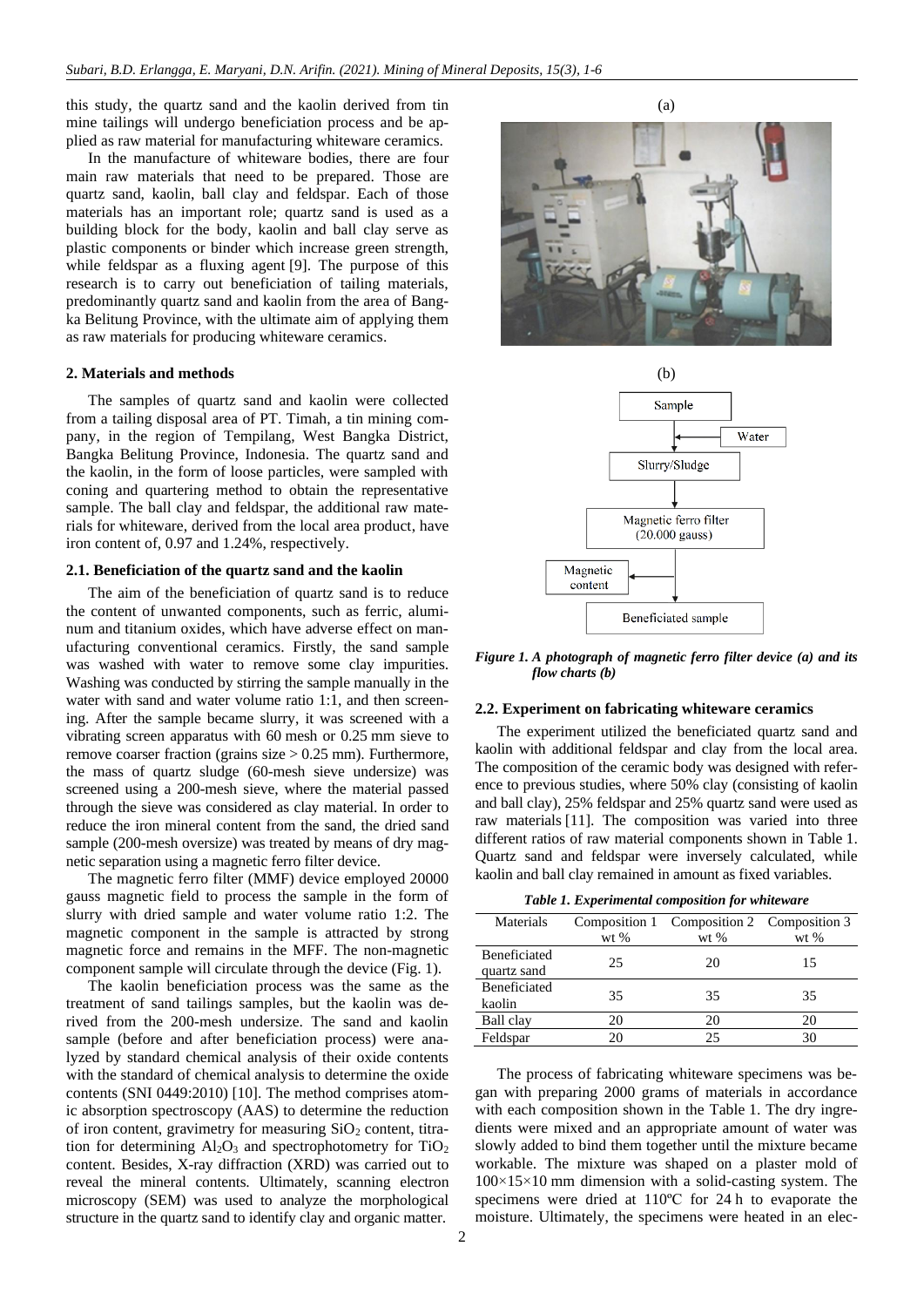tric furnace at 1280ºC for 9 h. The properties of those specimens were analyzed for shrinkage, water absorption, flexural strength and whiteness value.

The shrinkage value was calculated by dividing the change of the length of the bulk specimen by the initial length (100 mm) in percentage. The formula for calculating the shrinkage data is as follows:

$$
Shrinkage = \frac{dry\ length - fired\ length}{dry\ length} \cdot 100\% \,. \tag{1}
$$

The water absorption was determined by soaking the specimen in the water for 24 h. The specimen was weighed before (dried weight) and after the soaking process (soaked weight). The percentage of water absorption is calculated by dividing the difference of the dried weight (*D*) and the soaked weight (*S*) by the dried weight (*D*), as shown in the following formula:

Water absorption = 
$$
\frac{S - D}{D} \cdot 100\% .
$$
 (2)

The flexural strength test was performed by three-point loading method (Fig. 2). The specimen was placed symmetrically on the two supporting points (knife edge). Then, the entire load was applied at the center of the specimen. The flexural strength or the modulus of rupture value was calculated by Formula 3.

$$
Flexural\ strength = \frac{3LD}{2bd^2} \cdot 100\% \tag{3}
$$

where:

*L* – breaking load, kg;

- *D* distance between supports, cm;
- *b* breadth/width of the specimen, cm;
- *d* depth/thickness of the specimen, cm.



*Figure 2. The illustration of three-point loading flexural strength test [\[9\]](#page-4-8)*

#### **3. Results and discussion**

Based on the data on the chemical composition (Table 2), after being beneficiated the sand from tin mine tailings showed a decrease in the percentage of  $Al_2O_3$ ,  $Fe_2O_3$ , and  $TiO<sub>2</sub>$  and an increase in  $SiO<sub>2</sub>$  content. The beneficiated sand tailings had  $0.51\%$  iron (Fe<sub>2</sub>O<sub>3</sub>) and  $0.06\%$  titanium (TiO<sub>2</sub>) content. Besides, the beneficiated kaolin showed about half reduction in iron content from 1.06 to 0.5%. This low amount of iron and titanium in the quartz sand and kaolin could be beneficial to compensate those contents in the additional materials in manufacturing whiteware. The total amount of  $Fe<sub>2</sub>O<sub>3</sub>$  and  $TiO<sub>2</sub>$  in the raw materials is preferable to be less than 1% in the perspective of whiteware application [12]. The kaolin with 37.96%  $Al_2O_3$  and 0.5% Fe<sub>2</sub>O<sub>3</sub> was supposed to be a potential raw material for whiteware.

*Table 2. Oxide contents (in wt. %) in the sand and the kaolin*

| Component<br>(oxide)           | Ouartz<br>sand | Beneficiated<br>quartz sand | Kaolin | Beneficiated<br>kaolin |
|--------------------------------|----------------|-----------------------------|--------|------------------------|
| SiO <sub>2</sub>               | 95.06          | 98.77                       | 53.12  | 48.25                  |
| Al2O3                          | 0.43           | 0.39                        | 34.78  | 37.96                  |
| Fe <sub>2</sub> O <sub>3</sub> | 112            | 0.51                        | 1.06   | 0.50                   |
| TiO2                           |                | 1.06                        | . 20   | 34                     |

The X-ray diffraction (XRD) pattern of quartz sand mostly corresponded to the quartz. There is no indication of iron oxide in the sand tailings before and after the beneficiation process, which is shown in the Figure 3. This is probably because the percentage of the iron oxide is very low, so that the iron peak is hardly visible. The same absent of iron oxide phase also appeared in the XRD graph of the kaolin. The beneficiated kaolin showed a decline in quartz phase followed by the increase of kaolin group of minerals and illite (Fig. 4).



*Figure* 3. *XRD pattern of the quartz sand (QS):*  $Q$  *– quartz,*  $SiO<sub>2</sub>$ 



*Figure* 4. *XRD* pattern of the kaolin:  $Q$  – quartz,  $SiO_2$ ;  $K$  – kaolin *group of minerals; I – illite*

This is in line with a previous research by Bertolotti and Kuparadze (2018) [\[6\],](#page-4-5) which used raw kaolinitic clays containing  $Fe<sub>2</sub>O<sub>3</sub>$  ranging from 0.40-3.62%, resulted in a range of white colour for the clays with  $Fe<sub>2</sub>O<sub>3</sub>$  less than or equal to 1%. The beneficiated quartz sand and kaolin, therefore, were supposed to be potential raw materials for whiteware.

In addition to the XRD analysis, SEM was employed to distinguish the morphology between the sand tailings before and after being beneficiated. The SEM micrographs of those sand surface can be seen in Figure 5 with 10000 magnification.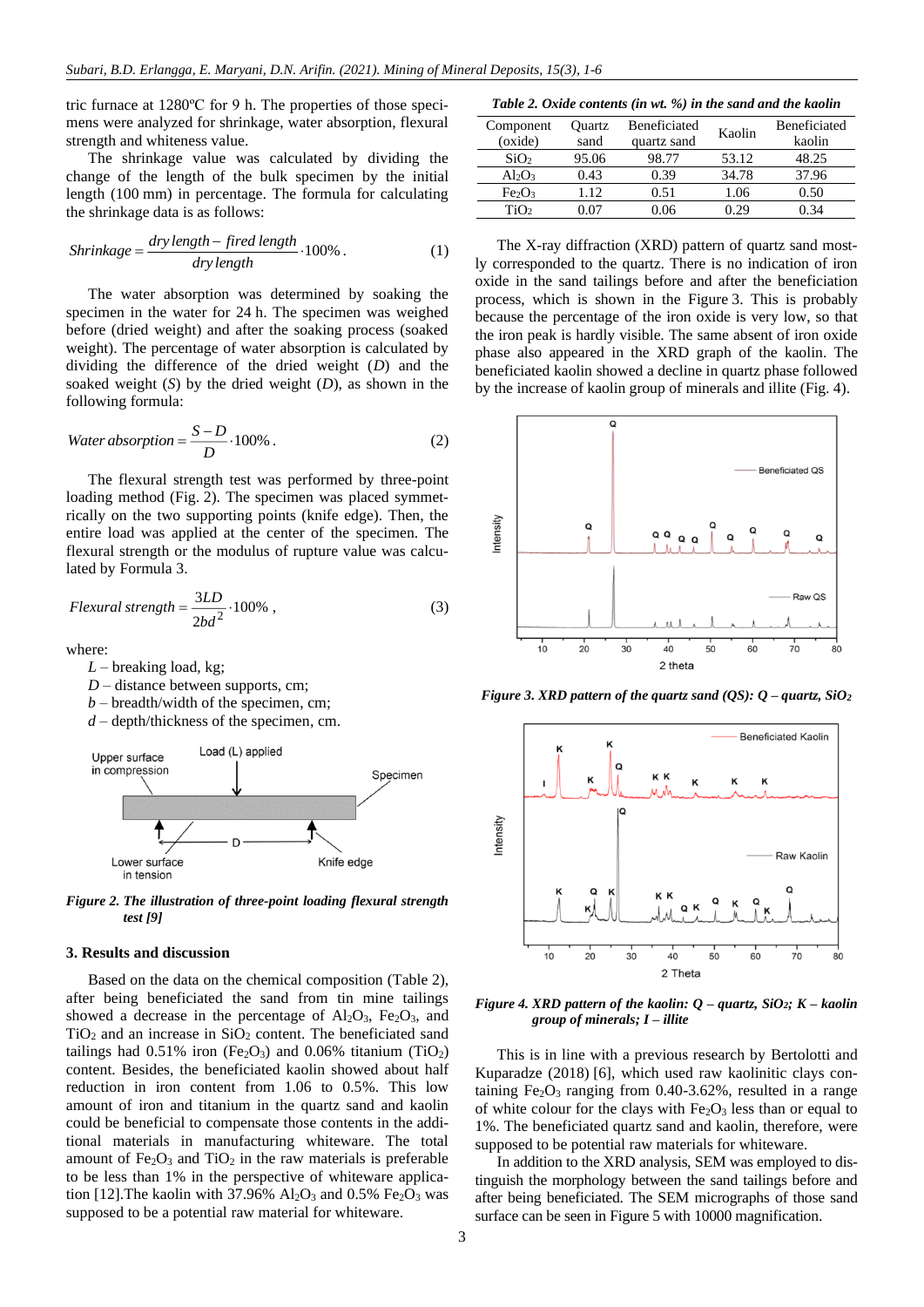

*Figure 5. SEM micrographs of sand tailings before (a) and after (b) beneficiation*

The morphology of the raw sand tailings showed the quartz mineral with considerable amount of clay and some organic texture. The organic matter was considered to be a part of plants from the surroundings. The beneficiated sand appears to have dominant quartz content followed by lesser clay content compared to the raw sand and no longer contained organic impurities.

## **3.1. Whiteware body quality**

Table 4 represents some data related to obtained quality of whiteware body specimens expressed through quality indicators: shrinkage, water absorption, flexural strength and whiteness. According to these data, the water absorption value was below 1.0%, which matches the porcelain body standard i.e. a requirement for manufacturing tableware ceramics [13], [14]. Water absorption values were possibly affected by the amount of feldspar; the more feldspar will result in the lower water absorption value. This is because the feldspar, which also functions as a flux when burned at high temperatures, melts and reacts with other substances, fills the pores in the process and consequently became denser.

*Table 4. Characterization of whiteware specimens after being fired at 1280°C*

| <b>Tests</b>                                | Composition 1 | Composition 2 Composition 3 |       |
|---------------------------------------------|---------------|-----------------------------|-------|
| Shrinkage, %                                | 9.63          | 9.85                        | 10.21 |
| Water<br>absorption, %                      | 0.94          | 0.91                        | 0.87  |
| Flexural<br>strength,<br>kg/cm <sup>2</sup> | 471.5         | 476.8                       | 460.3 |
| Whiteness                                   | 68.3          | 67.2                        | 65.4  |

Quartz sand acts as a filler in the mixture and a reinforcement in the conventional ceramics, so that provides better strength performance. Therefore, it can be seen that the higher amount of quartz sand in the mixture resulted in lower level of shrinkage. However, the use of higher quartz sand followed by insufficiency of feldspar reduced the flexural strength as in composition 1. This phenomenon can cause by the increasing quartz sand which improve the hardness, rigidity and lower shrinkage [15], but at some level where the quartz is excessive can lead to some detrimental microstructure for its bending strength [16]. In essence, the adequate amount of quartz sand and feldspar was crucial for higher flexural strength, at  $476.8 \text{ kg/cm}^2$  as performed in the composition 2. Even though the flexural strength of the three different composition was fluctuating, those all values are still in the range of acceptable flexural strength for whiteware [17], [18]. The kaolin also has an important role especially in maintaining creep resistance in conventional ceramics. This is probably because the kaolin could form some mullite crystals  $(3Al_2O_32SiO_2)$  at high temperature which support the mechanical strength [19].

In addition, it is apparent that the whiteness value became lower with the higher content of feldspar. This is probably because of influence of iron content in feldspar and the iron content in ball clay, that is rather high i.e., 0.97% and 1.24%, respectively. The use of higher content of beneficiated quartz sand and lower content of feldspar resulted in greater whiteness of the ceramic body, as shown in Figure 6. Above all, the use of feldspar as a flux with content between 20-30%, quartz as a filler with content between 15-25% and kaolin with 35% content in the mixture, resulted in whiteness index ranging from 65.4 to 68.3.



*Figure 6. The photograph of whiteware specimens and its whiteness index: (a) whiteness 68.3; (b) whiteness 67.2; (c) whiteness 65.4*

## **3.2. Whiteware ceramic application**

The highest whiteness value of the ceramic body obtained in conducted tests is 68.3 degree (raw material composition: 25% beneficiated quartz sand, 35% beneficiated kaolin, 20%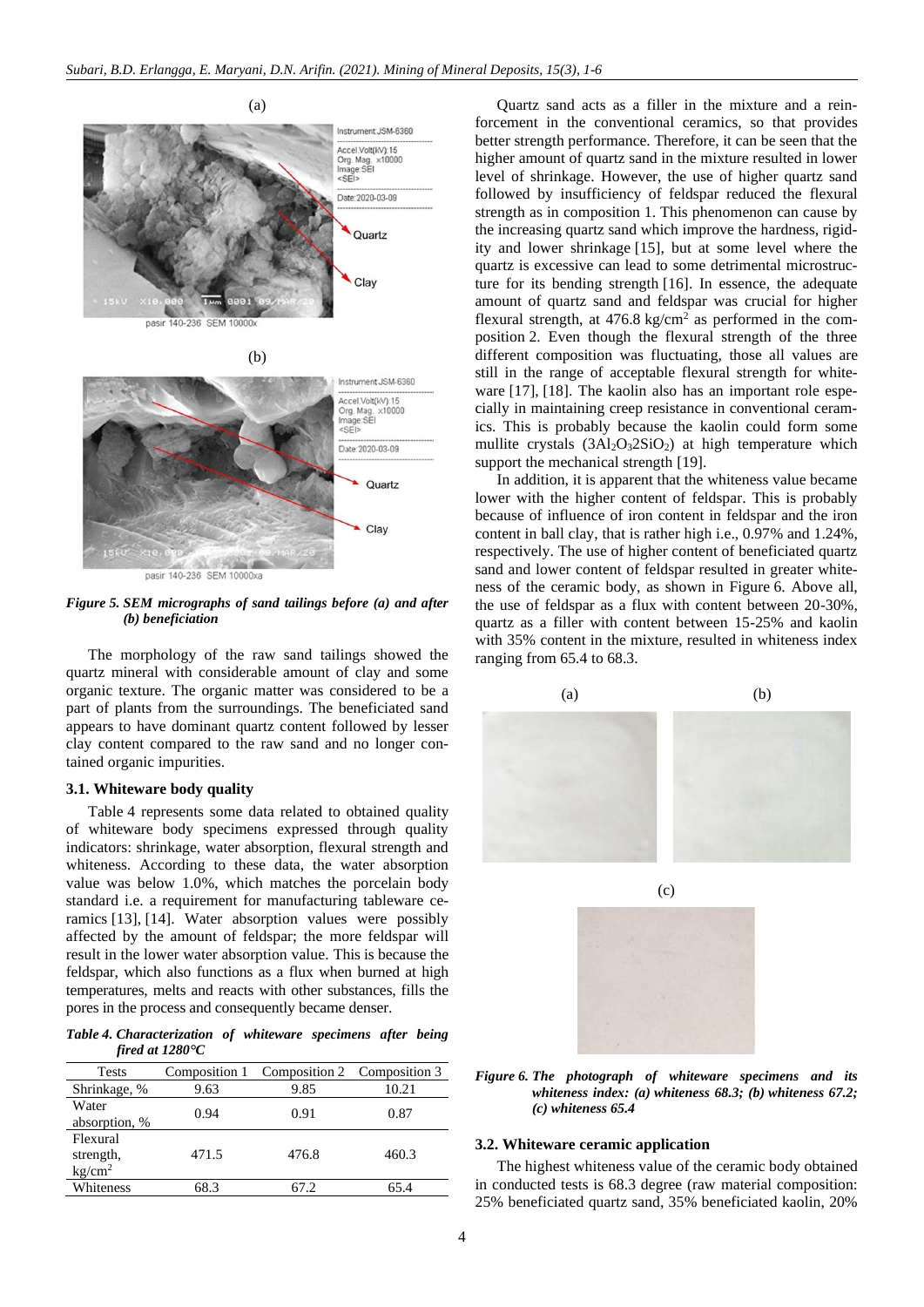ball clay and 20% feldspar). The raw material composition was applied to fabricate a tableware ceramic product. The bowl form was achieved using a slip casting in the gypsum mold. The results are perfect in the sense that the prototype does not experience cracks after being casted (Fig. 7).



*Figure 7. A prototype of whiteware ceramic body*

#### **4. Conclusions**

It can be concluded that a beneficiation process is necessary to improve the quality of tin mine tailings containing the quartz sand and the kaolin, from Bangka Belitung area, so that they can be utilized as raw materials in the manufacture of white ceramic bodies. The pretreatment can be conducted by washing and sieving to remove coarser size and organic matter. The  $Fe<sub>2</sub>O<sub>3</sub>$  content in the raw materials have a marked effect on the whiteness. Using the beneficiation process by means of magnetic ferro filtration,  $Fe<sub>2</sub>O<sub>3</sub>$  content in the quartz sand and kaolin decreased from 1.12 to 0.51% and from 1.06 to 0.5%, respectively. The quartz sand was purified to  $SiO<sub>2</sub>$  content of 98.77%. The content of clay minerals in the kaolin, such as kaolin group of minerals and illite, increased, while quartz and iron oxide contents decreased. The whiteware specimens, made of the beneficiated quartz, the beneficiated kaolin, feldspar and clay, showed the required physical and mechanical properties. These raw materials can principally be utilized for the manufacture of whiteware ceramic bodies with whiteness index up to 68.3.

#### **Acknowledgements**

The authors would like to thank the head of Center for Ceramics, Ministry of Industry and the head of Research Centre for Geotechnology – LIPI and also for those who provide substantial help in this study.

## **References**

- <span id="page-4-0"></span>[1] SNI 15-1026-1989. (1989). *Quarts for fine ceramic manufacture, porcelain type*. Jakarta, Indonesia: National Standardization Body, 9 p.
- <span id="page-4-1"></span>[2] Chammas, E., Panias, D., Taxiarchou, M., Anastassakis, G.N., & Paspaliaris, I. (2001). Removal of iron and other major impurities from silica sand for the production of high added value materials. *Proceedings of the 9th Balkan Mineral Processing Congress* (pp. 289-295). Istanbul, Turkey: Beril Ofset.
- <span id="page-4-2"></span>[3] Bouabdallah, S., Bounouala, M., & Chaib, A.S. (2015). Removal of iron from sandstone by magnetic separation and leaching: Case of elaouana deposit (Algeria). *Mining Science*, (22), 33-44. https://doi.org/10.5277/msc152203
- <span id="page-4-3"></span>[4] Sobota, I., Salopek, B., Bedeković, G., & Kutlić, A. (2011). Possibility of beneficiation of silica sand from the croatian de-posits using attrition scrubbing. *The Mining-Geology-Petroleum-Engineering Bulletin (Rudarsko-Geološko-Naftni Zbornik)*, *23*(1), 53-66.
- <span id="page-4-4"></span>[5] Valchev, A., Ignatova, T., Grigorova, I., & Nishkov, I. (2014). Recovery of feldspar and silica sand from arkosic sandstones. *Proceedings of the XXVII International Mineral Processing Congress* (pp. 244-256). Santiago, Chile: IMPC Organization.
- <span id="page-4-5"></span>[6] Bertolotti, G.P., & Kuparadze, D. (2018). White firing clays from Western Georgia. *International Ceramic Review*, *67*(1-2), 10-19. https://doi.org/10.1007/s42411-018-0001-8
- <span id="page-4-6"></span>[7] SNI 15-0578-1996. (1996). *Kaolin as raw materials for fine ceramic mass*. Jakarta, Indonesia: National Standardization Body, 8 p.
- <span id="page-4-7"></span>[8] Aigbodion, V.S., AbdulRasheed, A., Olajide, S.O., Agunsoye, J.O., & Sulaiman, I.Y. (2010). Potential of tin tailings an industrial waste for refractory materials. *Journal of Minerals and Materials Characterization and Engineering*, *9*(2), 123-131. https://doi.org/10.4236/jmmce.2010.92011
- <span id="page-4-8"></span>[9] Ryan, W., & Radford, C. (1987). *Whitewares: Production, testing and quality control the institute of ceramics*. New York, United States: Pergamon Press, 333 p.
- <span id="page-4-9"></span>[10] SNI 0449-2010. (2010). *Clay and feldspar, test method for wet chemical method*. Jakarta, Indonesia: National Standardization Body, 17 p.
- <span id="page-4-10"></span>[11] Iqbal, Y. (2008). On the glassy phase in tri-axial porcelain bodies. *Journal of Pakistan Materials Society*, *2*(2), 62-71.
- <span id="page-4-11"></span>[12] Ghosh, S.N., & Sen, S. (1961). Effect of iron oxide and titania on the fired colour of clays and whiteware bodies. *Transactions of the Indian Ceramic Society*, *20*(2), 43-53. https://doi.org/10.1080/0371750X.1961.10855418
- [13] Firat, F.A., Ercenk, E., & Yilmaz, S. (2012). Effect of substitution of basalt for quartz in triaxial porcelain. *Journal of Ceramic Processing Research*, *13*(6), 756-761.
- [14] Subari, & Wahyudi, T. (2014). Improving tapin kaolin quality for white ware ceramic. *Indonesian Mining Journal*, *17*(2), 87-97.
- [15] Abiola, O.A., Oke, A.O., Omidiji, B.V., & Adetan, D.A. (2019). The effect of beneficiation on some properties of Osun state ceramic raw materials. *Journal of Casting & Materials Engineering*, *3*(3), 62-66. https://doi.org/10.7494/jcme.2019.3.3.62
- [16] Rajamannan, B., Ramesh, M., Viruthagiri, G., & Ponnarasi, K. (2011). Mechanical properties of ceramic whiteware samples with different amounts of quartz addition. *Elixir Chemical Physics*, (33), 2219-2222.
- [17] Toluwalope, O., Oluwagbenga, F.B., & Daniel, L.Y. (2015). Development of whiteware bodies using china clay from select-ed deposits in Edo and Ekiti States of Nigeria. *I-Manager's Journal on Material Science*, *3*(2), 14-20. https://doi.org/10.26634/jms.3.2.3502
- [18] Zimmer, A., & Bragança, S.R. (2019). A review of waste glass as a raw material for whitewares. *Journal of Environmental Management*, (244), 161-171. https://doi.org/10.1016/j.jenvman.2019.05.038
- [19] Akwilapo, L.D., & Wiik, K. (2004). Ceramic properties of pugu kaolin clays. Part 2: Effect of phase composition on flexural strength. *Bulletin of the Chemical Society of Ethiopia*, *18*(1), 7-16. https://doi.org/10.4314/bcse.v18i1.61631

## **Можливе використання кварцового піску і каоліну з хвостів олов'яних рудників для виробництва білої кераміки**

#### Субарі, Б.Д. Ерлангга, Е. Маріані, Д.Н. Аріфін

**Мета.** Експериментальні дослідження потенційного використання залишкового кварцового піску та каоліну з відходів олов'яних рудників у будівельній індустрії в провінції Бангка Белітунг, Індонезія.

**Методика.** Кварцовий пісок і каолін у вигляді крихких частинок були відібрані методом конусної і четвертинної обробки для отримання репрезентативної проби. Пісок і каолін попередньо очищені від домішок методами збагачення. Для дослідження хімічного та морфологічного складу використаний стандартний хімічний аналіз для визначення вмісту оксидів SNI 0449:2010. Також використані рентгеноструктурний аналіз і скануюча мікроскопія. Для виготовлення експериментального зразка кераміки використовувався кварцовий пісок, каолін, польовий шпат. Властивості білої кераміки аналізували за усадкою, водопоглинанням, міцністю на вигин та індексом білизни.